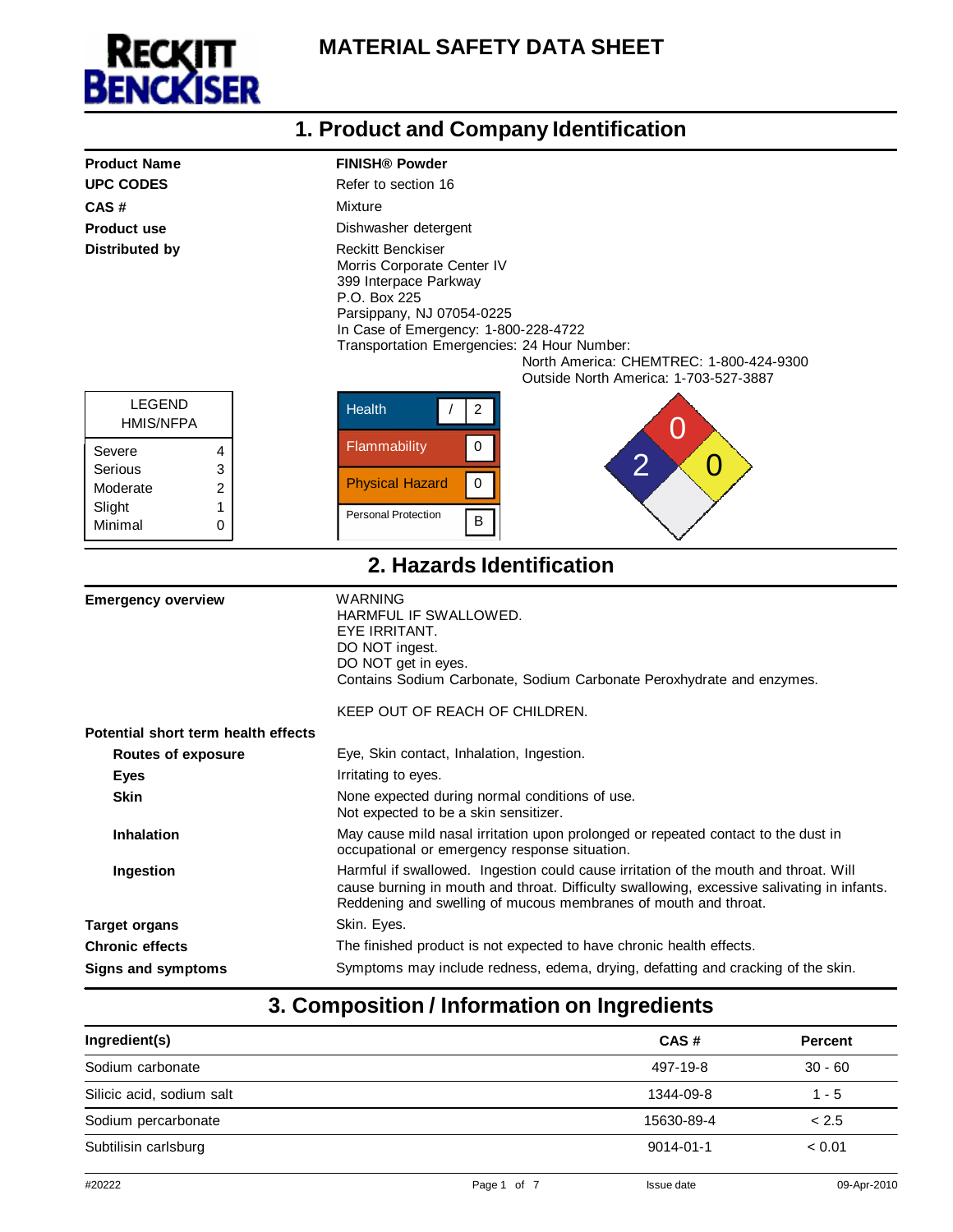#### **4. First Aid Measures First aid procedures Eye contact** If in eyes, IMMEDIATELY rinse eyes with water. Remove any contact lenses and continue rinsing eyes for at least 15 minutes. If irritation persists, get medical attention. **Skin contact Wash off immediately with soap and plenty of water removing all contaminated clothes** and shoes. **Inhalation Move to fresh air.** Ingestion **If swallowed, rinse mouth and drink a glass of water.** Call a physician or Poison Control Centre. **Notes to physician <b>Contains** Sodium Carbonate, Sodium Carbonate Peroxhydrate and enzymes. Treat patient symptomatically. General advice **If you feel unwell, seek medical advice** (show the label where possible). Ensure that medical personnel are aware of the material(s) involved, and take precautions to protect themselves. Show this safety data sheet to the doctor in attendance. Avoid contact with eyes and skin. Keep out of reach of children.

## **5. Fire Fighting Measures**

| <b>Flammable properties</b>                   | Not flammable by OSHA criteria.                                                                    |  |
|-----------------------------------------------|----------------------------------------------------------------------------------------------------|--|
| <b>Extinguishing media</b>                    |                                                                                                    |  |
| Suitable extinguishing media                  | Treat for surrounding material.                                                                    |  |
| Unsuitable extinguishing media                | Not available                                                                                      |  |
| <b>Protection of firefighters</b>             |                                                                                                    |  |
| Specific hazards arising from<br>the chemical | Not available                                                                                      |  |
| Protective equipment for<br>firefighters      | Firefighters should wear full protective clothing including self contained breathing<br>apparatus. |  |
| Hazardous combustion products                 | May include and are not limited to: Oxides of carbon. Oxides of sulphur.                           |  |
| <b>Explosion data</b>                         |                                                                                                    |  |
| Sensitivity to mechanical<br>impact           | Not available                                                                                      |  |
| Sensitivity to static discharge               | Not available                                                                                      |  |

## **6. Accidental Release Measures**

| <b>Personal precautions</b>    | Keep unnecessary personnel away. Do not touch or walk through spilled material. Do<br>not touch damaged containers or spilled material unless wearing appropriate protective<br>clothing. Keep people away from and upwind of spill/leak.                                                       |
|--------------------------------|-------------------------------------------------------------------------------------------------------------------------------------------------------------------------------------------------------------------------------------------------------------------------------------------------|
| <b>Methods for containment</b> | Prevent entry into waterways, sewers, basements or confined areas.                                                                                                                                                                                                                              |
| Methods for cleaning up        | Before attempting clean up, refer to hazard data given above. Use broom or dry<br>vacuum to collect material for proper disposal without raising dust. Rinse area with<br>water. Prevent large spills from entering sewers or waterways. Contact emergency<br>services and supplier for advice. |
|                                | ---                                                                                                                                                                                                                                                                                             |

### **7. Handling and Storage**

| <b>Handling</b> | Avoid contact with eyes.<br>Do not ingest.<br>Use good industrial hygiene practices in handling this material.<br>When using do not eat or drink.                                                             |
|-----------------|---------------------------------------------------------------------------------------------------------------------------------------------------------------------------------------------------------------|
| <b>Storage</b>  | Keep out of reach of children.<br>Store in a closed container away from incompatible materials.<br>Keep container tightly closed in a dry and well-ventilated place.<br>Keep in properly labelled containers. |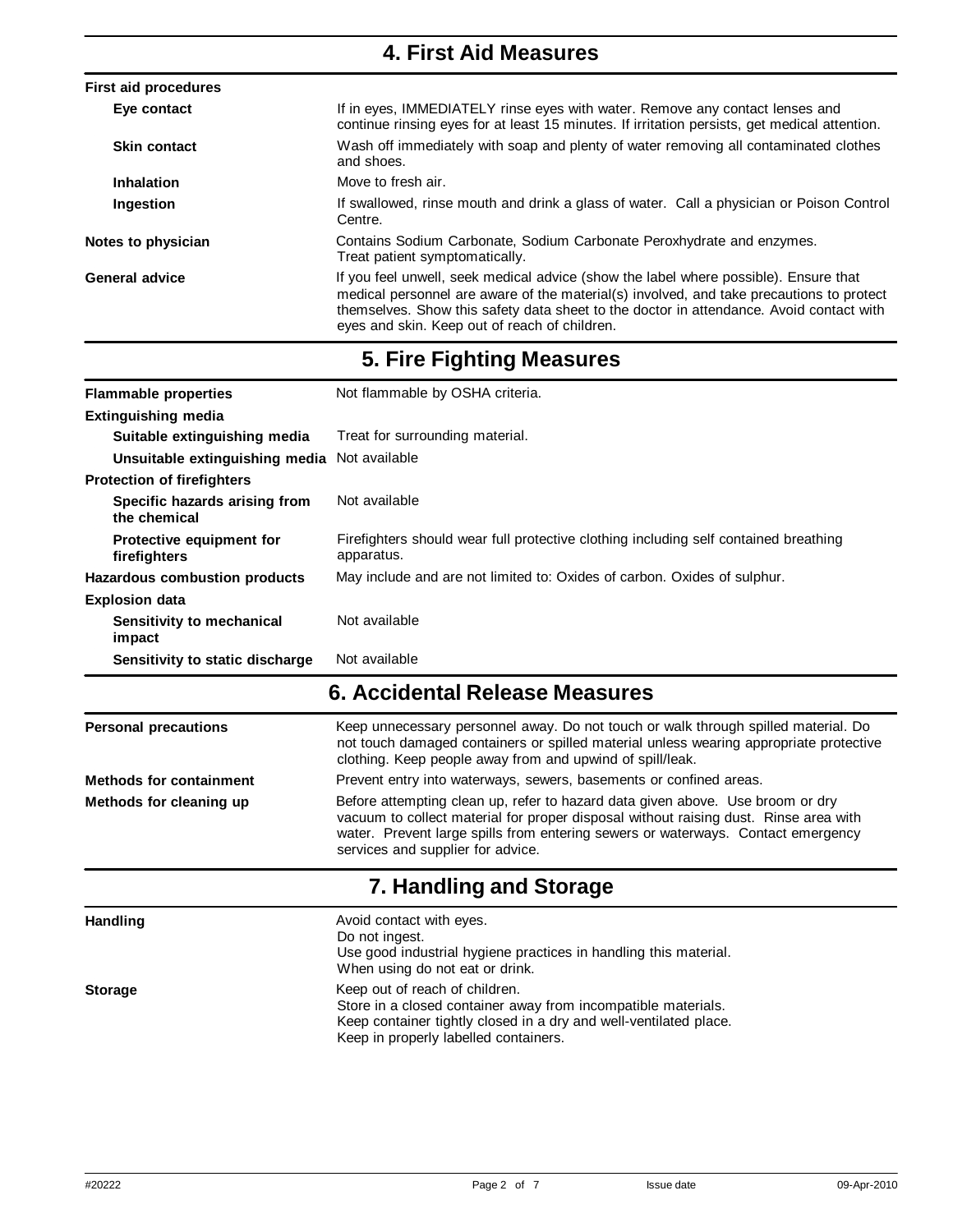# **8. Exposure Controls / Personal Protection**

| <b>Exposure limits</b>        |                                                                                                                                                                                                                                                                                                                |  |
|-------------------------------|----------------------------------------------------------------------------------------------------------------------------------------------------------------------------------------------------------------------------------------------------------------------------------------------------------------|--|
| Ingredient(s)                 | <b>Exposure Limits</b>                                                                                                                                                                                                                                                                                         |  |
| Silicic acid, sodium salt     | <b>ACGIH-TLV</b>                                                                                                                                                                                                                                                                                               |  |
|                               | Not established                                                                                                                                                                                                                                                                                                |  |
|                               | <b>OSHA-PEL</b>                                                                                                                                                                                                                                                                                                |  |
|                               | Not established                                                                                                                                                                                                                                                                                                |  |
| Sodium carbonate              | <b>ACGIH-TLV</b>                                                                                                                                                                                                                                                                                               |  |
|                               | Not established                                                                                                                                                                                                                                                                                                |  |
|                               | <b>OSHA-PEL</b>                                                                                                                                                                                                                                                                                                |  |
|                               | Not established                                                                                                                                                                                                                                                                                                |  |
| Sodium percarbonate           | <b>ACGIH-TLV</b>                                                                                                                                                                                                                                                                                               |  |
|                               | Not established                                                                                                                                                                                                                                                                                                |  |
|                               | <b>OSHA-PEL</b>                                                                                                                                                                                                                                                                                                |  |
|                               | Not established                                                                                                                                                                                                                                                                                                |  |
| Subtilisin carlsburg          | <b>ACGIH-TLV</b>                                                                                                                                                                                                                                                                                               |  |
|                               | Ceiling: 0.0001 mg/m3                                                                                                                                                                                                                                                                                          |  |
|                               | <b>OSHA-PEL</b>                                                                                                                                                                                                                                                                                                |  |
|                               | Not established                                                                                                                                                                                                                                                                                                |  |
| <b>Engineering controls</b>   | General ventilation normally adequate.                                                                                                                                                                                                                                                                         |  |
| Personal protective equipment |                                                                                                                                                                                                                                                                                                                |  |
| Eye / face protection         | Wear safety glasses with side shields.<br>Emergency responders should wear full eye and face protection.                                                                                                                                                                                                       |  |
| <b>Hand protection</b>        | Rubber gloves. Confirm with a reputable supplier first.<br>Emergency responders should wear impermeable gloves.                                                                                                                                                                                                |  |
| Skin and body protection      | Usual safety precautions while handling the product will provide adequate<br>protection against injury or irritation.<br>Follow label directions carefully.<br>Emergency responders should wear impermeable clothing and footwear when<br>responding to a situation where contact with the liquid is possible. |  |
| <b>Respiratory protection</b> | Where exposure guideline levels may be exceeded, use an approved NIOSH respirator.<br>Emergency responders should wear self-contained breathing apparatus (SCBA) to avoid<br>inhalation of vapours generated by this product during a spill or other clean-up<br>operations.                                   |  |
|                               | General hygiene considerations Handle in accordance with good industrial hygiene and safety practice.<br>When using do not eat or drink.<br>Washing with soap and water after use is recommended as good hygienic practice to<br>prevent possible eye irritation from hand contact.                            |  |

## **9. Physical and Chemical Properties**

| Appearance              | Powder                 |
|-------------------------|------------------------|
| Color                   | White / Blue           |
| Form                    | Solid.                 |
| Odor                    | Perfume                |
| <b>Odor threshold</b>   | Not available          |
| <b>Physical state</b>   | Solid                  |
| рH                      | $10.8 \pm 0.2$ (10%)   |
| <b>Freezing point</b>   | Not available          |
| Pour point              | Not available          |
| <b>Boiling point</b>    | Not available          |
| <b>Flash point</b>      | Product does not flash |
| <b>Evaporation rate</b> | Not available          |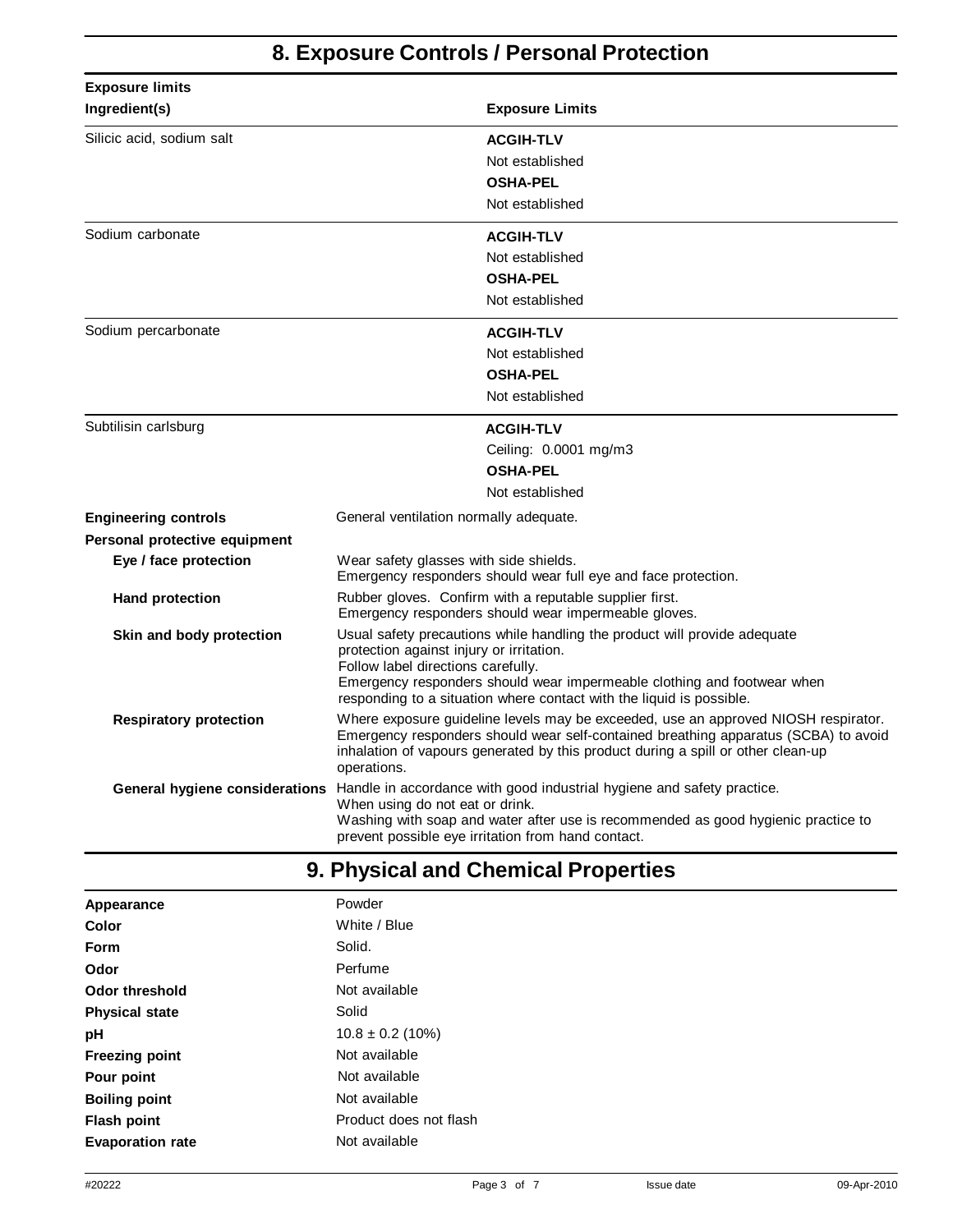| Flammability limits in air, lower, %<br>by volume | Not applicable |
|---------------------------------------------------|----------------|
| Flammability limits in air, upper, %<br>by volume | Not applicable |
| Vapor pressure                                    | Not available  |
| Vapor density                                     | Not available  |
| <b>Specific gravity</b>                           | 12             |
| Octanol/water coefficient                         | Not available  |
| <b>Auto-ignition temperature</b>                  | Not available  |

# **10. Stability and Reactivity**

| <b>Chemical stability</b>          | Stable under recommended storage conditions.                                                              |
|------------------------------------|-----------------------------------------------------------------------------------------------------------|
| <b>Conditions to avoid</b>         | Do not mix with other chemicals. Do not mix with chlorine bleach.                                         |
| Incompatible materials             | Oxidizers.                                                                                                |
|                                    | Hazardous decomposition products May include and are not limited to: Oxides of carbon. Oxides of sulphur. |
| Possibility of hazardous reactions | Hazardous polymerization does not occur.                                                                  |

# **11. Toxicological Information**

| <b>Component analysis - LC50</b>      |                                                                                                                                                                                                                                                       |  |
|---------------------------------------|-------------------------------------------------------------------------------------------------------------------------------------------------------------------------------------------------------------------------------------------------------|--|
| Ingredient(s)                         | <b>LC50</b>                                                                                                                                                                                                                                           |  |
| Silicic acid, sodium salt             | Not available                                                                                                                                                                                                                                         |  |
| Sodium carbonate                      | 400 mg/m3 guinea pig                                                                                                                                                                                                                                  |  |
| Sodium percarbonate                   | Not available                                                                                                                                                                                                                                         |  |
| Subtilisin carlsburg                  | Not available                                                                                                                                                                                                                                         |  |
| <b>Component analysis - Oral LD50</b> |                                                                                                                                                                                                                                                       |  |
| Ingredient(s)                         | <b>LD50</b>                                                                                                                                                                                                                                           |  |
| Silicic acid, sodium salt             | 1153 mg/kg rat                                                                                                                                                                                                                                        |  |
| Sodium carbonate                      | 4090 mg/kg rat                                                                                                                                                                                                                                        |  |
| Sodium percarbonate                   | 2200 mg/kg mouse; 1034 mg/kg rat                                                                                                                                                                                                                      |  |
| Subtilisin carlsburg                  | Not available                                                                                                                                                                                                                                         |  |
| <b>Effects of acute exposure</b>      |                                                                                                                                                                                                                                                       |  |
| Eye                                   | Irritating to eyes.                                                                                                                                                                                                                                   |  |
| <b>Skin</b>                           | None expected during normal conditions of use.<br>Not expected to be a skin sensitizer.                                                                                                                                                               |  |
| <b>Inhalation</b>                     | May cause mild nasal irritation upon prolonged or repeated contact to the dust in<br>occupational or emergency response situation.                                                                                                                    |  |
| Ingestion                             | Harmful if swallowed. Ingestion could cause irritation of the mouth and throat. Will<br>cause burning in mouth and throat. Difficulty swallowing, excessive salivating in infants.<br>Reddening and swelling of mucous membranes of mouth and throat. |  |
| <b>Sensitization</b>                  | The finished product is not expected to have chronic health effects.                                                                                                                                                                                  |  |
| <b>Chronic effects</b>                | The finished product is not expected to have chronic health effects.                                                                                                                                                                                  |  |
| Carcinogenicity                       | The finished product is not expected to have chronic health effects.                                                                                                                                                                                  |  |
| <b>Mutagenicity</b>                   | The finished product is not expected to have chronic health effects.                                                                                                                                                                                  |  |
| <b>Reproductive effects</b>           | The finished product is not expected to have chronic health effects.                                                                                                                                                                                  |  |
| <b>Teratogenicity</b>                 | The finished product is not expected to have chronic health effects.                                                                                                                                                                                  |  |
| <b>Synergistic Materials</b>          | Not available                                                                                                                                                                                                                                         |  |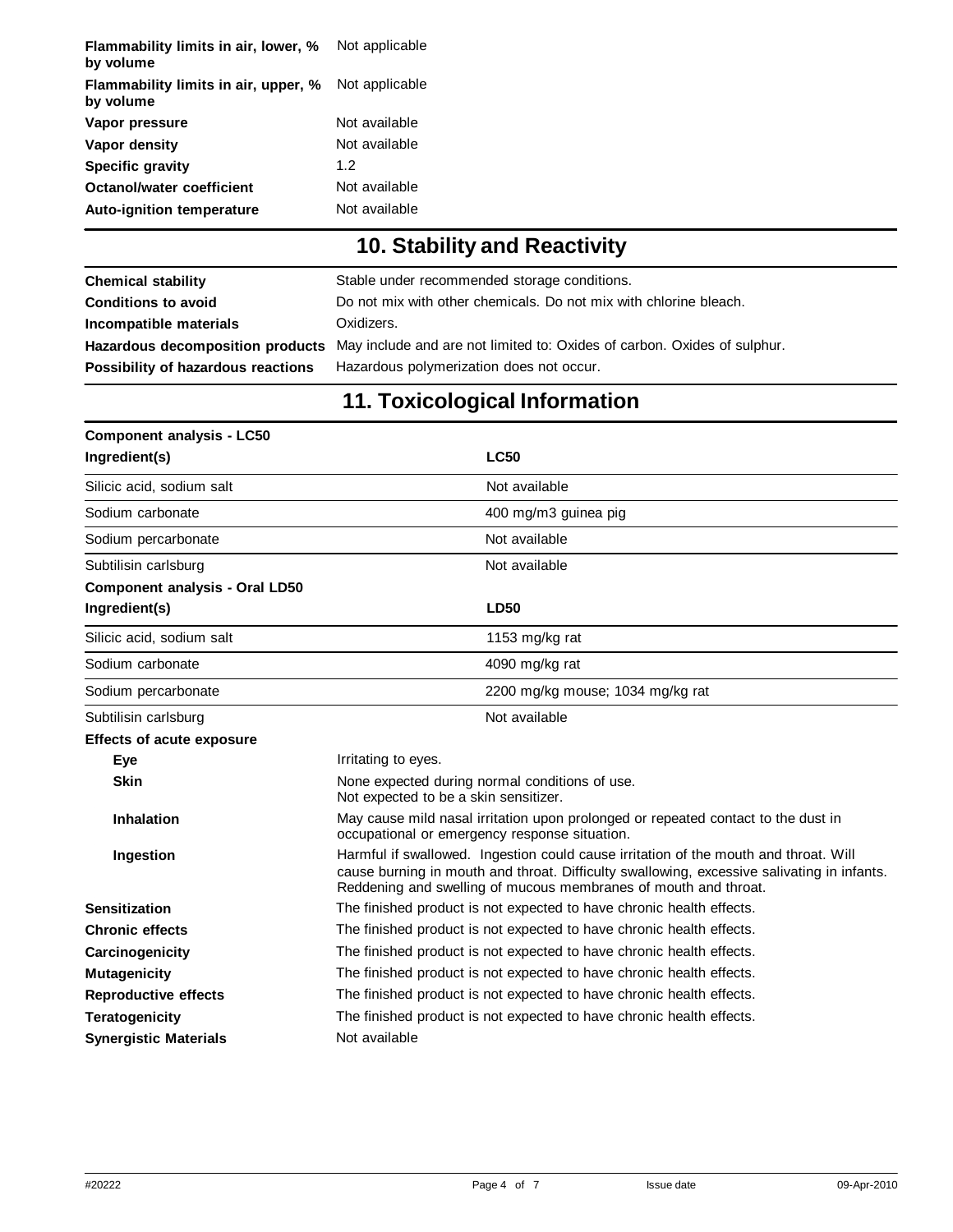# **12. Ecological Information**

| <b>Ecotoxicity</b>                                | See below     |                                                                                                               |
|---------------------------------------------------|---------------|---------------------------------------------------------------------------------------------------------------|
| <b>Ecotoxicity - Freshwater Algae Data</b>        |               |                                                                                                               |
| Sodium carbonate                                  | 497-19-8      | 120 Hr EC50 Nitzschia: 242 mg/L                                                                               |
| Sodium percarbonate                               | 15630-89-4    | 240 Hr EC50 Chlorella emersonii: 70 mg/L                                                                      |
| <b>Ecotoxicity - Freshwater Fish Species Data</b> |               |                                                                                                               |
| Silicic acid, sodium salt                         | 1344-09-8     | 96 Hr LC50 Lepomis macrochirus: 301-478 mg/L; 96 Hr LC50 Brachydanio rerio: 3185<br>mg/L [semi-static]        |
| Sodium carbonate                                  | 497-19-8      | 96 Hr LC50 Lepomis macrochirus: 300 mg/L [static]; 96 Hr LC50 Pimephales promelas:<br><310-1220 mg/L [static] |
| Sodium percarbonate                               | 15630-89-4    | 96 Hr LC50 Pimephales promelas: 70.7 mg/L [static]                                                            |
| <b>Ecotoxicity - Water Flea Data</b>              |               |                                                                                                               |
| Silicic acid, sodium salt                         | 1344-09-8     | 96 Hr EC50 Daphnia magna: 216 mg/L                                                                            |
| Sodium carbonate                                  | 497-19-8      | 48 Hr EC50 Daphnia magna: 265 mg/L                                                                            |
| Sodium percarbonate                               | 15630-89-4    | 48 Hr EC50 Daphnia pulex: 4.9 mg/L                                                                            |
| <b>Environmental effects</b>                      | Not available |                                                                                                               |
| <b>Aquatic toxicity</b>                           | Not available |                                                                                                               |
| Persistence / degradability                       | Not available |                                                                                                               |
| <b>Bioaccumulation / accumulation</b>             | Not available |                                                                                                               |
| <b>Partition coefficient</b>                      | Not available |                                                                                                               |
| Mobility in environmental media                   | Not available |                                                                                                               |
| <b>Chemical fate information</b>                  | Not available |                                                                                                               |

## **13. Disposal Considerations**

|                                          | AA Tusmamant Information                               |
|------------------------------------------|--------------------------------------------------------|
| Contaminated packaging                   | Not available                                          |
| Waste from residues / unused<br>products | Not available                                          |
| <b>Disposal instructions</b>             | Dispose in accordance with all applicable regulations. |
| Waste codes                              | Not available                                          |

### **14. Transport Information**

| UN/ID N.o.                                                                    | Not applicable |  |
|-------------------------------------------------------------------------------|----------------|--|
| <b>U.S. Department of Transportation (DOT): Classification: Not regulated</b> |                |  |
| Dranor chinning namo                                                          | Not opplicable |  |

| Proper snipping name          | inot applicable                  |
|-------------------------------|----------------------------------|
| <b>U.S. DOT Hazard Class</b>  | Not applicable                   |
| <b>Subsidiary Risk</b>        | Not applicable                   |
| Packing group                 | Not applicable                   |
| DOT RQ (lbs)<br><b>ERG NO</b> | Not applicable<br>Not applicable |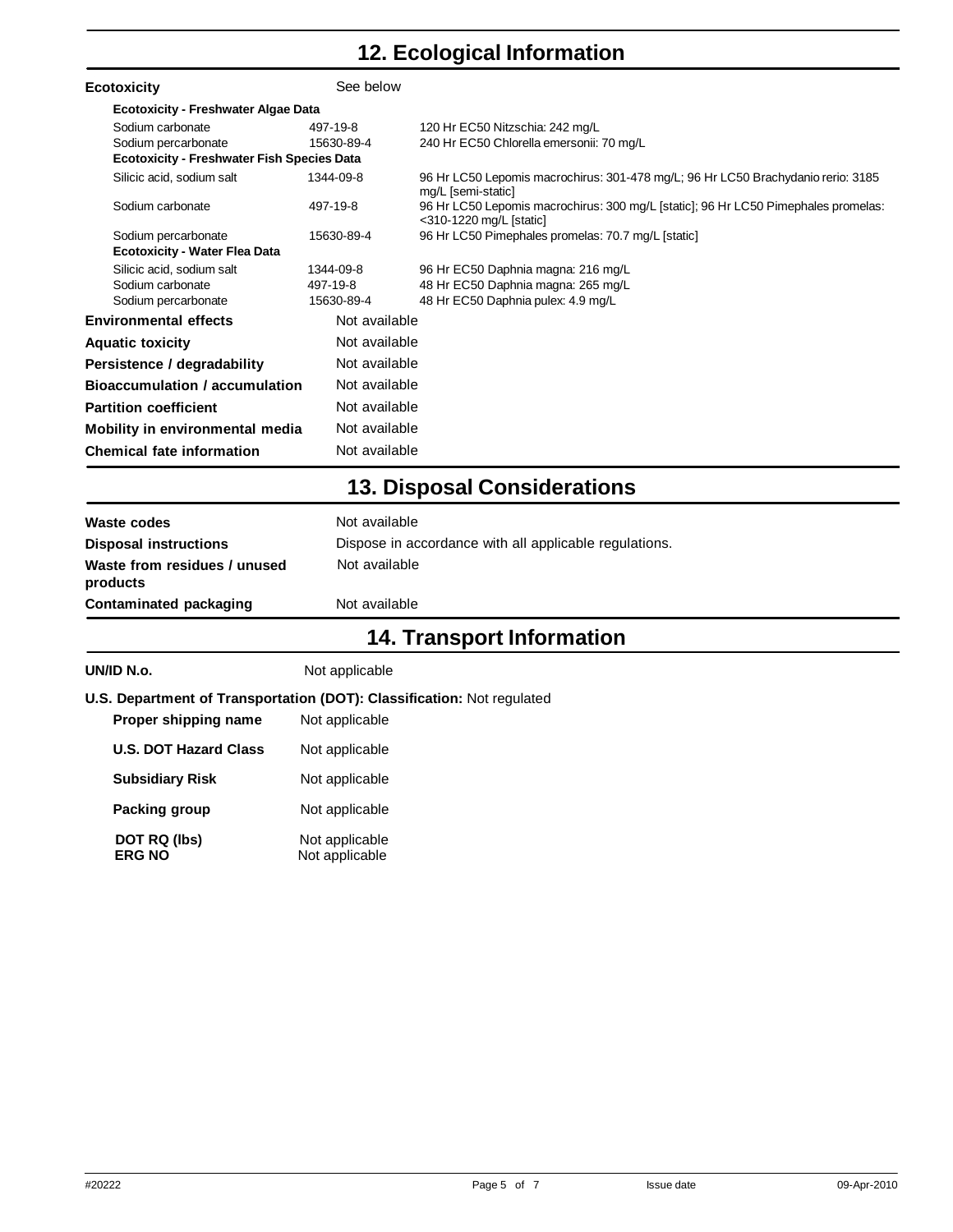### **Transportation of Dangerous Goods (TDG - Canada): Classification:** Not regulated

**Proper shipping name** Not applicable

| <b>Status</b>        | Not applicable |
|----------------------|----------------|
| <b>Packing group</b> | Not applicable |

| <b>IMDG (Marine Transport): Classification: Not regulated</b> |                |
|---------------------------------------------------------------|----------------|
| Proper shipping name                                          | Not applicable |
| Class                                                         | Not applicable |
| <b>Subsidiary Risk</b>                                        | Not applicable |
| Packing group                                                 | Not applicable |
| <b>IMDG Page</b>                                              | Not applicable |
| <b>Marine pollutant</b>                                       | Not applicable |
| <b>EMS</b>                                                    | Not applicable |
| <b>MFAG</b>                                                   | Not applicable |
| <b>Maximum Quantity</b>                                       | Not applicable |
|                                                               |                |

| IATA/ICAO (Air): Classification: Not regulated |                |
|------------------------------------------------|----------------|
| Proper shipping name                           | Not applicable |
| <b>Class</b>                                   | Not applicable |
| <b>Subsidiary Risk:</b>                        | Not applicable |
| Packing group                                  | Not applicable |
| <b>Maximum Quantity</b>                        | Not applicable |

# **15. Regulatory Information**

| <b>US Federal regulations</b>                               | This product is a "Hazardous Chemical" as defined by the OSHA Hazard<br>Communication Standard, 29 CFR 1910.1200.<br>CERCLA/SARA Hazardous Substances - Not applicable. |  |
|-------------------------------------------------------------|-------------------------------------------------------------------------------------------------------------------------------------------------------------------------|--|
|                                                             | <b>Product Registration:</b> Not registered                                                                                                                             |  |
| <b>Occupational Safety and Health Administration (OSHA)</b> |                                                                                                                                                                         |  |
| 29 CFR 1910.1200 hazardous<br>chemical                      | Yes                                                                                                                                                                     |  |
| <b>CERCLA (Superfund) reportable quantity</b>               |                                                                                                                                                                         |  |

None